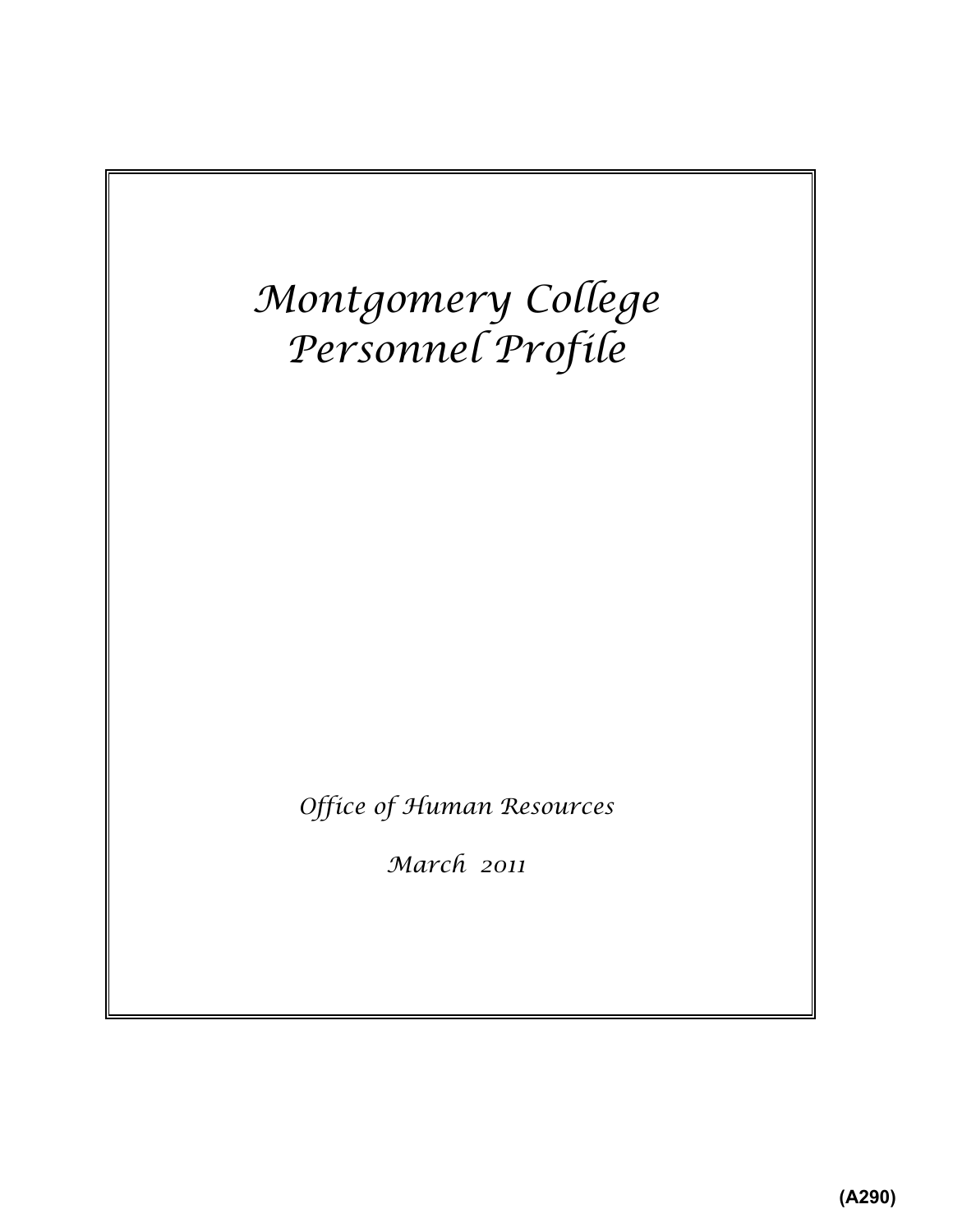#### Executive Summary

This report provides a profile of Montgomery College's employees in four major job categories - staff, full-time faculty, part-time faculty, and administrators as sorted by gender, race, and discipline groupings. This report also gives a brief overview of benefit participation by employee type and retirement eligibility.

#### **Highlights**

- $\cdot$  In the fall 2010, there were 1780 regular employees and 35 temporary with benefits staff.
- While there has been an increase in non-white representation in the faculty category and a slight decrease in the administrator category, the staff category remained steady. Additionally, female representation increased slightly in the administrative category, remained steady in the staff category, and decreased slightly in the faculty category.
- Over 56% of full-time faculty and 47% of staff are over 50 years old. These percentages represent a slight increase over the previous year. During the same time period, the number of administrators over 50 years of age decreased from 63% to 61%.
- Approximately 4.6% of the operating budget was spent on employee group insurance. This includes health, dental, life, accidental death & dismemberment (AD&D), and long term disability (LTD) insurance. An average of \$5,828 per position was spent on group insurance in fiscal year 2010.
- As of July 1, 2011, over 50% of our faculty and 44% of our staff (50% and 23% respectively in 2010) are eligible to retire in the next 5 years. These percentages represent regular employees, including administrative, associate, and support staff enrolled in one of three retirement plans.
- In Fall 2010 there were 26 full-time faculty hires. Of those hired, 8 were temporary appointments for either 1 semester or 1 academic year replacing faculty on leave or on an alternate assignment within the College.
- In Fall 2010, credit part-time faculty were 30% non-white and 56% female.

#### Discussion and Implications

Employee salaries (65.5%) and benefits (13.3%) make up 78.8% of the FY11 budget. Continued budget constraints may lead to the elimination of more positions and the consideration of retirement buyouts. As of the end of January 2011, 19 full-time and 3 part-time staff positions have been eliminated from the FY11 budget.

Projected continued increase in retirements, along with normal employment separations among faculty and staff will pose substantial challenges for the College. Without the addition of more positions, the College will need to consider reallocating positions to areas in need and/or restructuring the organization. Currently, the Office of Human Resources is in the beginning stages of learning the technology that will assist in the development of the College's succession planning program. Full implementation is expected by FY13. A Strategic Talent Management Committee will be appointed to implement an integrated talent management approach for the College and begin to engage key strategies that can be immediately and easily implemented for staff and administrators. As collegewide deans annually review faculty positions to be filled, consideration is given to where there is the greatest need.

The College's benchmark in the State Performance Accountability Report (PAR) is that 30% of instructional full-time faculty will be non-white by July 2011. Since the target date is fast approaching, recruitment and selection will require sufficient effort to reach our goal. In Fall 2010, non-white instructional faculty accounted for 29.5% of the instructional total. Notably, non-instructional faculty have a 47.7% non-white contingent.

Some comparable data exists to compare MC employees with the other Maryland community colleges' employees. While full-time faculty at the College are 58% women and 29.5% nonwhite and their average salary is \$77,400, the comparable figures for the rest of the community colleges are 59%, 19.6%, and \$63,200, respectively. The student faculty ratio (as determined by MHEC) at MC is 19.8, compared to the 16.9 ratio for the rest of the community colleges, and among all full-time employees at the College, 44% are nonwhite compared to 27% for the other community colleges. Census data for Montgomery County report that 50.7% of the County's residents are minority (i.e., are other than non-Hispanic whites).

As a result of the significant increase in Maryland's Unfunded Pension Liability, a Public Employees' and Retirees' Benefits Sustainability Commission was appointed to examine a number of different issues surrounding the fiscal concern. One of the recommendations coming from the Commission was that the State phase in over at least three years a requirement that local boards of education, community colleges, and libraries pay half of the total retirement costs for their employees who are members of the combined teachers' retirement and pension system. Total retirement costs are defined as the sum of the employer contribution for members of the combined teachers' pension and retirement system and the employer share of Social Security costs for these employees.

Office of Human Resources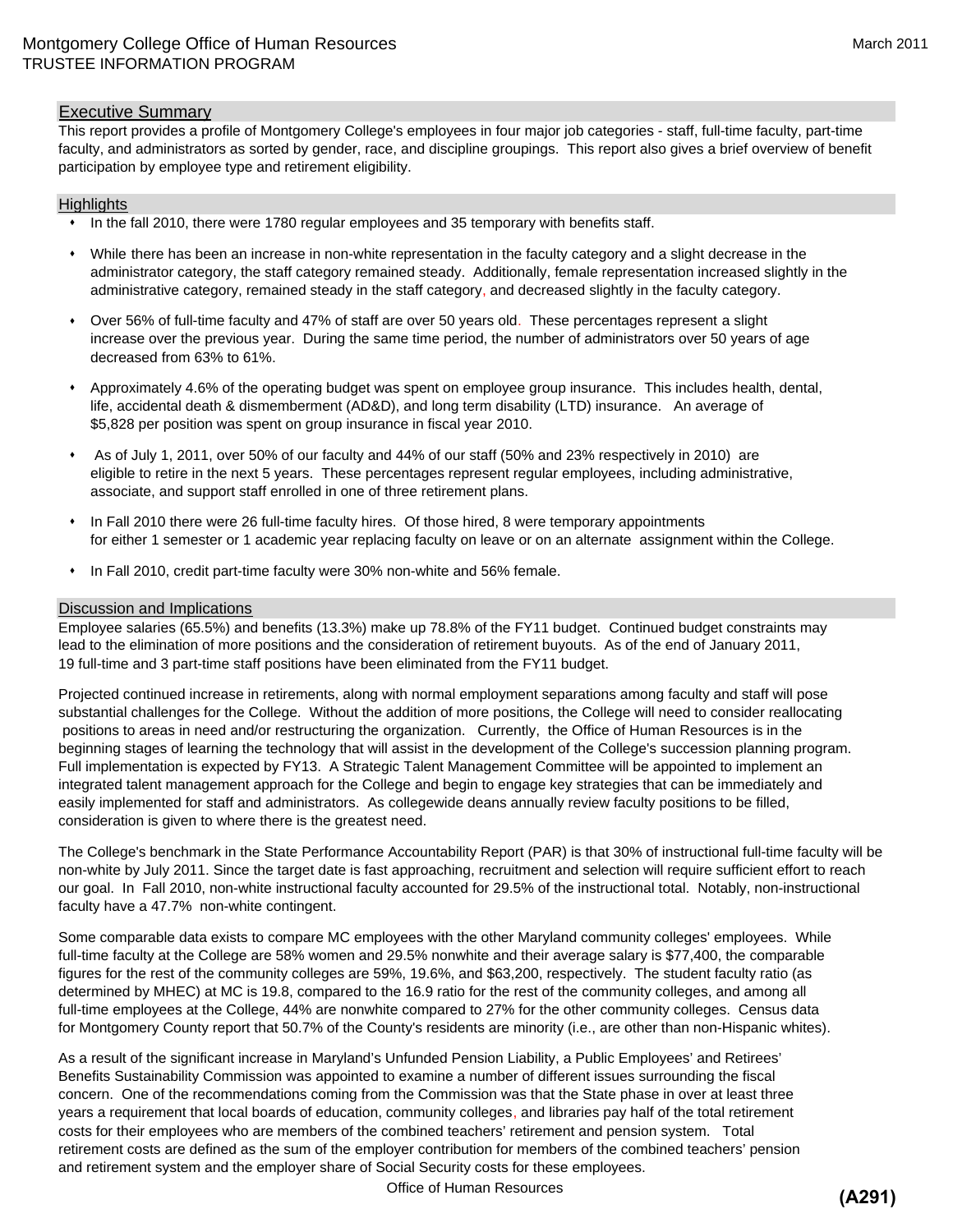#### **TRUSTEE INFORMATION PROGRAM**

#### Employee Profile - Associate and Support Staff

- **\*** From 2006 to 2010 there has been over a 12.5% increase in staff employees.
- **\*** Non-white staff representation increased from 49% in 2006 to slightly over 52% in 2010.
- **\*** In 2010 there were 64 staff separations. Retirements accounted for 15 of the total.
- **\*** Included in the total staff for 2010 are 35 temporary with benefit employees. These positio are not included as regular budgeted positions, but are funded or meet temporary



.

**Associate & Support Staff Ethnicity Profile**

| ᄗ       |      |       |     |                             |     |   |       |      |        |
|---------|------|-------|-----|-----------------------------|-----|---|-------|------|--------|
| ns      |      | White |     | Black Hispanic Asian Nat.Am |     |   | Total | Male | Female |
| r       | 2006 | 519   | 306 | 76                          | 115 | 4 | 1020  | 423  | 597    |
| e grant | 2007 | 532   | 333 | 84                          | 123 | 4 | 1076  | 438  | 637    |
| needs.  | 2008 | 544   | 336 | 100                         | 128 | 5 | 1113  | 469  | 644    |
|         | 2009 | 549   | 347 | 103                         | 135 | 5 | 1139  | 481  | 658    |
|         | 2010 | 547   | 356 | 106                         | 136 | 4 | 1149  | 485  | 664    |

\*Includes temporary with benefit employees.

#### **Associate & Support Staff Age and Years of Service in '10** \*Includes 35 temporary with benefits employees.

|                                      |                   |         |           | <b>Years of Service</b> |           |                |                |       |
|--------------------------------------|-------------------|---------|-----------|-------------------------|-----------|----------------|----------------|-------|
|                                      |                   | Less    |           |                         |           |                | 30             |       |
|                                      |                   | than 10 | $10 - 14$ | $15 - 19$               | $20 - 24$ | $25 - 29$      | or more        | Total |
|                                      | Less than 36      | 158     | 13        |                         |           |                |                | 171   |
|                                      | $36 - 40$         | 93      | 12        | 11                      |           |                |                | 116   |
| A<br>g<br>e                          | $41 - 45$         | 78      | 35        | 12                      | 14        | $\overline{2}$ |                | 141   |
| İ                                    | $46 - 50$         | 102     | 38        | 10                      | 24        | 10             | $\mathbf{1}$   | 185   |
| $\sf n$                              | $51 - 55$         | 101     | 41        | 13                      | 27        | 14             | $\overline{7}$ | 203   |
| $\boldsymbol{2}$<br>$\mathsf 0$<br>1 | $56 - 60$         | 80      | 31        | 15                      | 19        | 11             | 27             | 183   |
| 0                                    | $61 - 65$         | 36      | 18        | 11                      | 15        | 8              | 21             | 109   |
|                                      | 66 and<br>greater | 9       | 6         | 5                       | 6         | 4              | 11             | 41    |
| Total                                |                   | 657     | 194       | 77                      | 105       | 49             | 67             | 1149  |

\*Years Of Service - Complete years of creditable service as of December 31, 2010

- Less than 36 158 13 171 **\*** 74% (851) of staff employees have less than 15 years of service.
- 41 45 78 35 12 14 2 141 **\*** 10% (116) have 25 or more years of service.
- **\*** 37% (448) are less than 46 years of age.
- \* Almost 34% (388) are between 46 and 55 years of age.
- **\*** Over 10% (122) are over 55 and have 20 or more years of service.

May include early service in the Public School System.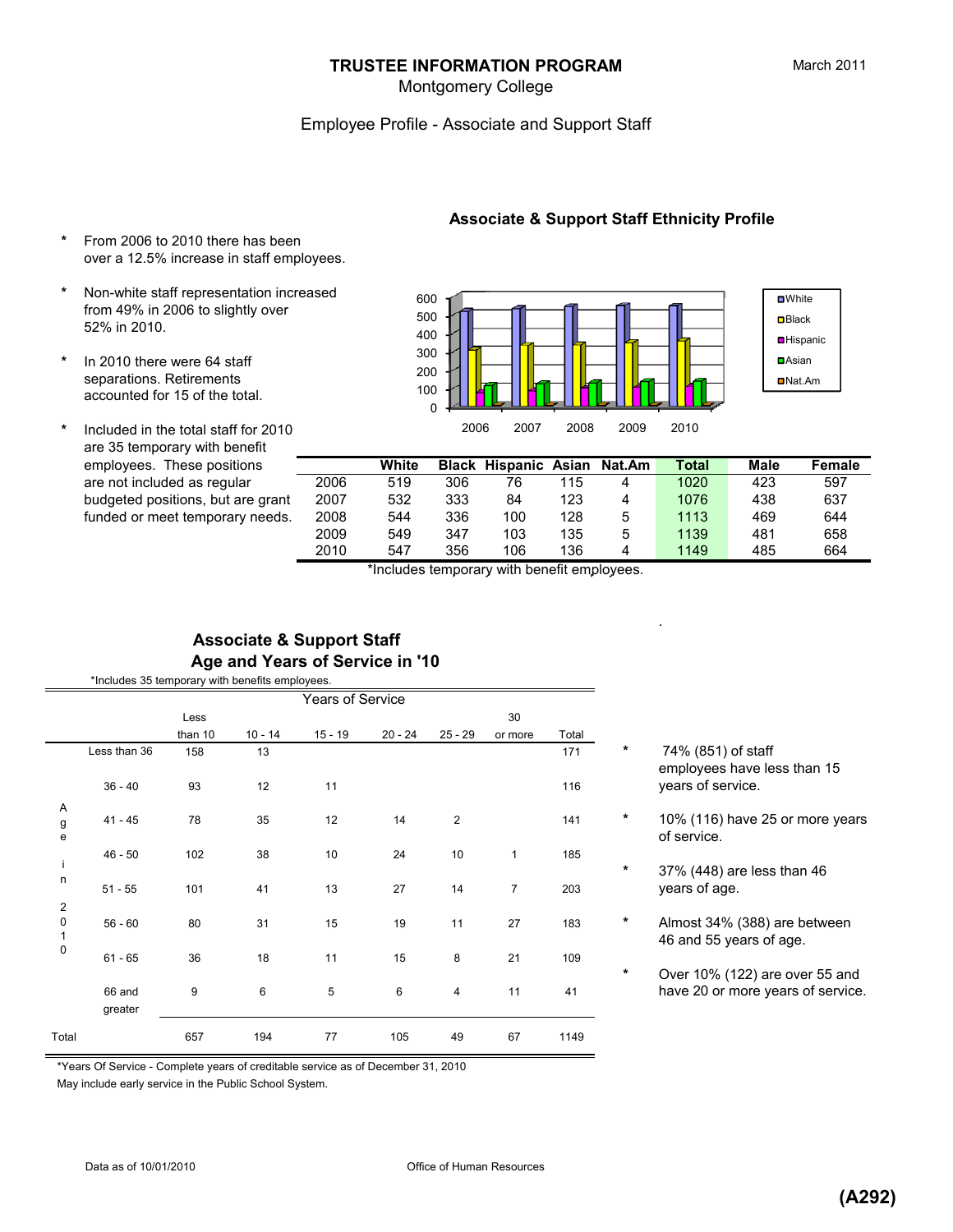#### **TRUSTEE INFORMATION PROGRAM**

Montgomery College

### Full-Time Faculty

- \* Full-time faculty increased slightly in 2010, with an eight member increase over fall 2009 and 18 new positions.
- \* Non-white faculty represented about 28% of the faculty in 2006. In 2010 that percentage rose to over 31% (percentage includes both instructional & non instructional faculty).
- \* From 2006 to 2010 female faculty employees have increased from 57% of the total faculty to slightly over 58%.
- \* There were 26 faculty separations in 2010. Of those, 4 were
- In fall 2010 there were 26 new hires. Almost 31% of the new hires are non-white and 73% are female. Of the 26 hires, 8 were temporary appointments.

#### **Full-Time Faculty Age and Years of Service in '10**

|                                       |              |         |           | Years of Service |    |                |                |       |          |                   |
|---------------------------------------|--------------|---------|-----------|------------------|----|----------------|----------------|-------|----------|-------------------|
|                                       |              | Less    |           |                  |    |                | 30             |       |          |                   |
|                                       |              | than 10 | $10 - 14$ | 15 - 19 20 - 24  |    | $25 - 29$      | or more        | Total |          |                   |
|                                       | Less than 36 | 52      |           |                  |    |                |                | 52    |          |                   |
|                                       |              |         |           |                  |    |                |                |       | $^\star$ | 71% (4            |
|                                       | $36 - 40$    | 52      | 5         |                  |    |                |                | 57    |          | 15 yea            |
| A                                     |              |         |           |                  |    |                |                |       |          |                   |
| g<br>e                                | $41 - 45$    | 58      | 17        | $\overline{2}$   |    |                |                | 77    | $\star$  | 10% (5            |
|                                       |              |         |           |                  |    |                |                |       | $\star$  |                   |
| j.                                    | $46 - 50$    | 45      | 16        | $\overline{7}$   | 3  |                |                | 71    |          | Almost<br>of age. |
| $\sf n$                               | $51 - 55$    | 46      | 19        | 10               | 8  | 3              |                | 86    |          |                   |
|                                       |              |         |           |                  |    |                |                |       | $^\star$ | 27% (1            |
| $\begin{array}{c} 2 \\ 0 \end{array}$ | $56 - 60$    | 33      | 17        | 19               | 17 | 8              | $\overline{2}$ | 96    |          | of age.           |
| $\mathbf{1}$                          |              |         |           |                  |    |                |                |       |          |                   |
| $\mathsf 0$                           | $61 - 65$    | 23      | 13        | 16               | 11 | $\overline{7}$ | 12             | 82    | $\star$  | 16% (9            |
|                                       |              |         |           |                  |    |                |                |       |          | or more           |
|                                       | 66 and       | 14      | 9         | 6                | 10 | 5              | 22             | 66    |          |                   |
|                                       | greater      |         |           |                  |    |                |                |       | $^\star$ | 25% (1            |
| Total                                 |              | 323     | 96        | 60               | 49 | 23             | 36             | 587   |          |                   |
|                                       |              |         |           |                  |    |                |                |       |          |                   |

**Full-Time Faculty Ethnicity Profile**



|                                       |      | White | <b>Black</b> | <b>Hispanic</b> | Asian | Nat.Am | <b>Total</b> | <b>Male</b> | Female |
|---------------------------------------|------|-------|--------------|-----------------|-------|--------|--------------|-------------|--------|
| There were 26 faculty separations     | 2006 | 399   | 85           | 20              | 43    |        | 554          | 238         | 316    |
| in 2010. Of those, 4 were             | 2007 | 393   | 95           | 22              | 44    |        | 560          | 241         | 319    |
| retirements.                          | 2008 | 401   | 97           | 25              | 49    |        | 578          | 244         | 334    |
|                                       | 2009 | 398   | 97           |                 | 51    |        | 579          | 237         | 342    |
| In fall 2010 there were 26 new hires. | 2010 | 402   | 101          | 27              | 51    |        | 587          | 245         | 342    |

- \* 71% (419) of full-time faculty have less than 15 years of service.
	- 10% (59) have 25 or more years of service.
	- Almost 32% (186) are less than 46 years of age.
	- 27% (157) are between 46 and 55 years
- $*$  16% (94) are over 55 and have 20 or more years of service.
	- 25% (148) are over 60 years old.

\*Years Of Service - Complete years of creditable service as of December 31, 2010.

May include early service in the Public School System.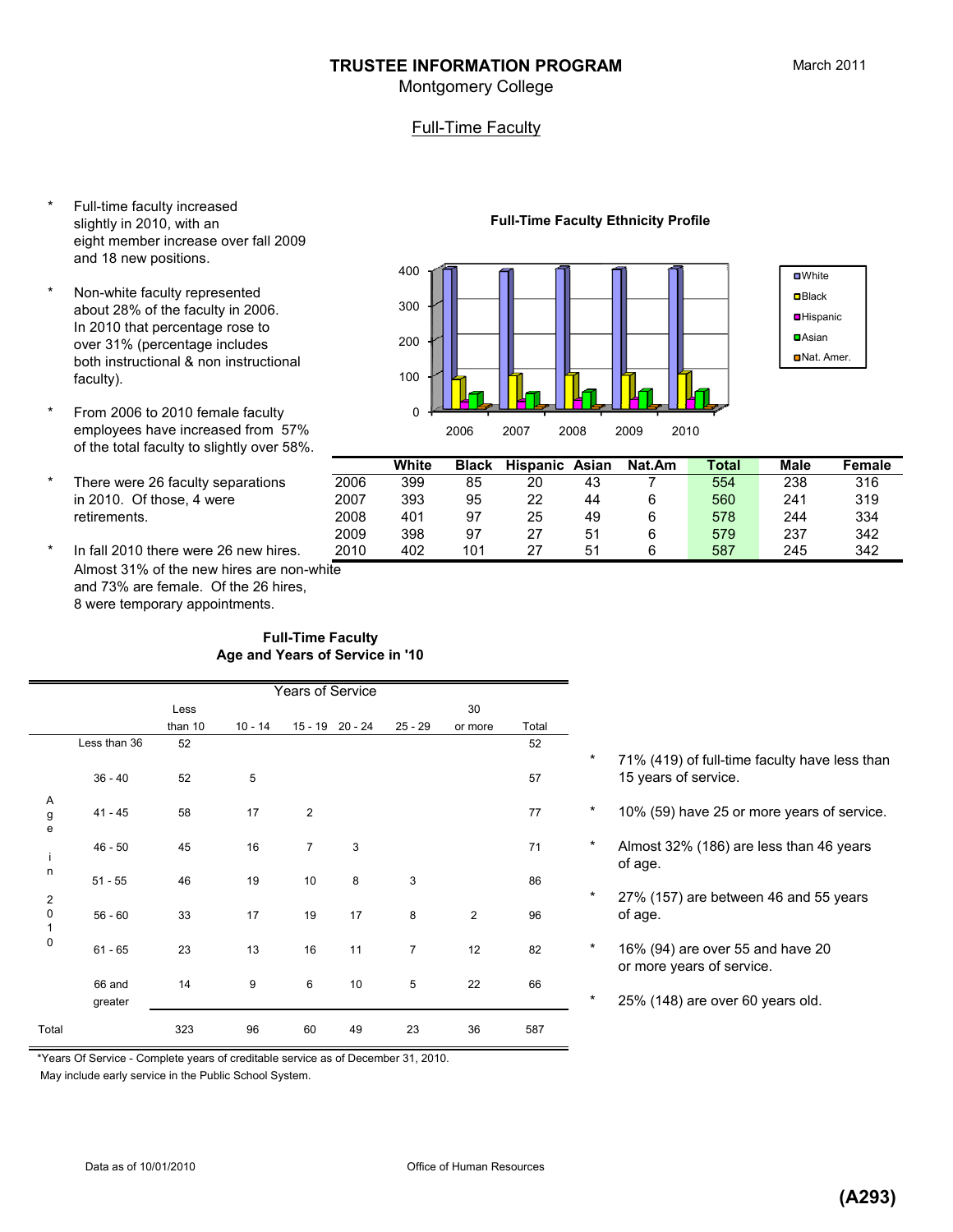# Full-Time Faculty Composition By Campus





|        |                       | Germantown |                         | <b>Rockville</b> | <b>Takoma Park/Silver Spring</b> |            |  |  |  |
|--------|-----------------------|------------|-------------------------|------------------|----------------------------------|------------|--|--|--|
|        | % of Total<br>Total # |            | % of Total<br>Total $#$ |                  | Total #                          | % of Total |  |  |  |
| Male   | 46                    | 45%        | 145                     | 43%              | 54                               | 36%        |  |  |  |
| Female | 56                    | 55%        | 192                     | 57%              | 94                               | 64%        |  |  |  |
|        | 102                   |            | 337                     |                  | 148                              |            |  |  |  |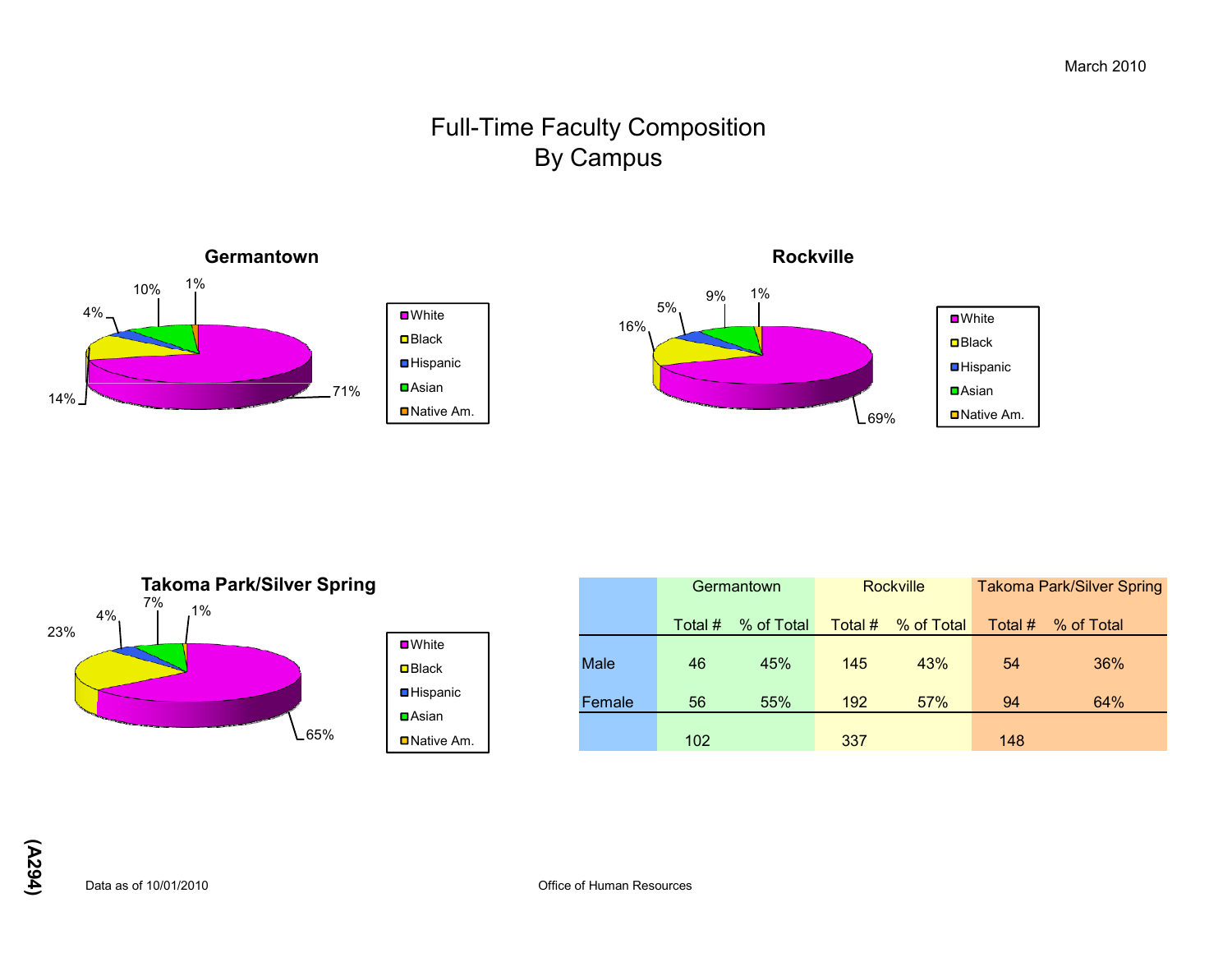# Full-Time Faculty Composition

#### **FACULTY FACTS:**

- **3** As of October 1, 2010, Montgomery College employed 587 full-time faculty.
- **Example 2** Faculty in the Humanities disciplines account for 26% (151) of the total cohort, followed by 12% (71) in the Sciences and 11% (66) in
- Approximately 32% of the faculty are non-white. H That total percentage consists of 17% black, 8% asian, 5% hispanic and 1% native american. B
- $\circled{3}$  330 (56%) faculty members hold H the rank of Professor.
- **۞** <sup>183</sup> (31%) full-time faculty have
- $\circled{1}$  116 (20%) of the faculty are at V the top of the faculty pay scale.
- **8** 8(1%) faculty are on temporary appointments. 85 (14%) faculty have 1 year appointments. 130 (22%) faculty have 3 year appointments. 341 (58%) faculty have 6 year appointments.  $\frac{C}{T}$ <br>23 (4%) of the faculty have tenure. (No longer 23 (4%) of the faculty have tenure. (No longer



| College employed 587 full-time faculty.                                                         | <b>Discipline</b><br><b>Groups</b>  | White<br><b>Male</b><br>Female | <b>Black</b><br><b>Male</b> | Female               | <b>Hispanic</b><br><b>Male</b><br>Female | <b>Male</b>  | Asian<br>Female | <b>Native Amer</b><br>Male<br>Female | <b>TOTAL</b> |
|-------------------------------------------------------------------------------------------------|-------------------------------------|--------------------------------|-----------------------------|----------------------|------------------------------------------|--------------|-----------------|--------------------------------------|--------------|
| Faculty in the Humanities disciplines account                                                   |                                     |                                |                             |                      |                                          |              |                 |                                      |              |
| for 26% (151) of the total cohort, followed by<br>12% (71) in the Sciences and 11% (66) in      | <b>Natural Science</b>              | 18<br>22                       | 8                           | 8                    | 2                                        | 6            | 5               | 0<br>1                               | 71           |
| Counseling.                                                                                     | <b>Mathematics</b>                  | 15<br>17                       | 4                           | $\overline{2}$       | $\mathbf{2}$                             | 4            | 6               | $\bf{0}$<br>$\bf{0}$                 | 51           |
| Approximately 32% of the faculty are non-white.<br>That total percentage consists of 17% black, | <b>Humanities</b>                   | 81<br>29                       | 7                           | 15                   | 8<br>4                                   | 1            | 5               | $\mathbf{0}$<br>4                    | 151          |
| 8% asian, 5% hispanic and 1% native american.                                                   | <b>Business &amp; Management</b>    | 12<br>$\overline{7}$           | 3                           | 1                    | $\bf{0}$<br>$\mathbf{0}$                 | $\mathbf{2}$ | $\mathbf{2}$    | $\bf{0}$<br>$\mathbf{0}$             | 27           |
| 330 (56%) faculty members hold<br>the rank of Professor.                                        | <b>Health Professions</b>           | 23<br>4                        |                             | $\overline{7}$       | $\mathbf{0}$                             | $\mathbf 0$  | 5               | $\bf{0}$<br>0                        | 41           |
|                                                                                                 | <b>Computer &amp; Information</b>   |                                |                             |                      |                                          |              |                 |                                      |              |
|                                                                                                 | <b>Technology</b>                   | 16<br>7                        | 0                           | $\blacktriangleleft$ | 0<br>$\bf{0}$                            | 4            | 1               | $\bf{0}$<br>1                        | 30           |
| 183 (31%) full-time faculty have                                                                |                                     |                                |                             |                      |                                          |              |                 |                                      |              |
| a doctorate degree.                                                                             | <b>Social Science/History</b>       | 20<br>22                       | 5                           | 5                    | 3                                        | 1            | $\mathbf{2}$    | $\mathbf{z}$<br>$\mathbf{0}$         | 61           |
| 116 (20%) of the faculty are at<br>the top of the faculty pay scale.                            | <b>Visual &amp; Performing Arts</b> | 28<br>14                       |                             | 0                    | $\mathbf{0}$                             | 0            | $\mathbf{2}$    | $\mathbf{0}$<br>1                    | 50           |
|                                                                                                 | <b>Leisure &amp; Fitness</b>        | 10<br>$\overline{2}$           |                             | $\mathbf 1$          |                                          | $\mathbf 0$  | $\mathbf 0$     | $\mathbf{0}$<br>0                    | 16           |
| 8(1%) faculty are on temporary appointments.                                                    |                                     |                                |                             |                      |                                          |              |                 |                                      |              |
| 85 (14%) faculty have 1 year appointments.<br>130 (22%) faculty have 3 year appointments.       | Other                               | 15<br>5                        |                             | $\mathbf{2}$         | $\bf{0}$<br>$\bf{0}$                     | $\mathbf 0$  | $\mathbf 0$     | $\mathbf{0}$<br>$\mathbf{0}$         | 23           |
| 341 (58%) faculty have 6 year appointments.                                                     | Counseling                          | 24<br>11                       | 8                           | 17                   | $\bf{0}$<br>3.                           | $\mathbf{1}$ | $\mathbf{2}$    | $\bf{0}$<br>$\bf{0}$                 | 66           |
| 23 (4%) of the faculty have tenure. (No longer                                                  | <b>Total</b>                        | 233<br>169                     | 42                          | 59                   | 16<br>13                                 | 19           | 30              | $\overline{2}$<br>4                  | 587          |
| an available option)                                                                            | <b>Percent of Total</b>             | 40%<br>29%                     | 7%                          | 10%                  | 2%<br>3%                                 | 3%           | 5%              | $0\%$<br>1%                          |              |
|                                                                                                 |                                     | 68%                            | 17%                         |                      | 5%                                       |              | 8%              | 1%                                   |              |

The average Montgomery College faculty member is 52 years old, has been here 11 years, and is paid \$77,785.00 per academic year.

Summer teaching is additionally compensated and may be available , based upon enrollments.

\* Percentages may not add to 100% due to rounding.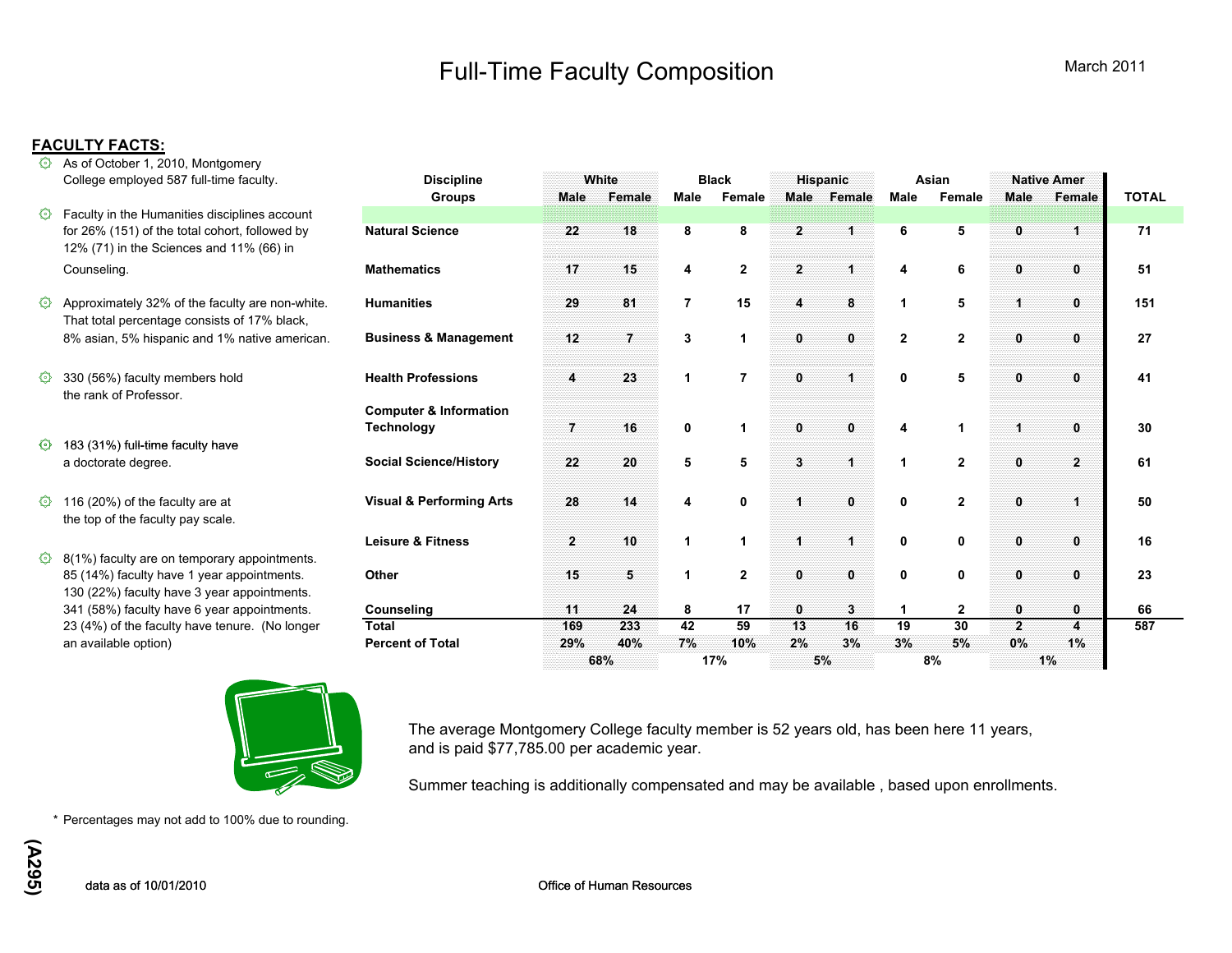# Credit Part-Time Faculty Composition Fall 2010



- © 215 Part-time faculty have 2 or more part-time faculty assignments. Multiple assignments can be on different campuses, different departments on the same campus, or a combination of teaching and non-instructional faculty duties, including tutoring.
- $\circled{2}$  23 Part-time faculty are primarily employed as other College employee types (staff, administrator, short-term temporary).

|                      |       | White    |       | <b>Black</b> |                 | <b>Hispanic</b> |       | Asian         |       | Native Amer. |              |       | <b>Male</b> |       | Female |              |
|----------------------|-------|----------|-------|--------------|-----------------|-----------------|-------|---------------|-------|--------------|--------------|-------|-------------|-------|--------|--------------|
|                      | Total | $%$ of   | ⊺otal | $%$ of       | Total           | $%$ of          | Total | $%$ of        | Total | $%$ of       |              | Total | $%$ of      | Total | $%$ of |              |
|                      | #     | Campus   | #     | Campus       | #               | Campus          | #     | <b>Campus</b> | #     | Campus       | <b>TOTAL</b> | #     | Campus      | #     | Campus | <b>TOTAL</b> |
| Germantown           | 160   | 75%      | 26    | 12%          | 9.              | 4%              | 17    | 8%            |       | $0\%$        | 212          | 95    | 45%         | 117   | 55%    | 212          |
| Rockville            | 415   | 73%      | 69    | 12%          | 18              | 3%              | 59    | 10%           |       | 1%           | 566          | 243   | 43%         | 323   | 57%    | 566          |
| Tak Pk/Sil Spr       | 171   | 58%      | 94    | 32%          | 10 <sup>°</sup> | 3%              | 17    | 6%            |       | 0%           | 293          | 128   | 44%         | 165   | 56%    | 293          |
| <b>Total College</b> | 746   | 70%<br>. | 189   | 18%          | 37              | 3%              | 93    | 9%            | 6     | 1%           | 1071         | 466   | 44%         | 605   | 56%    | 1071         |

\*unduplicated head count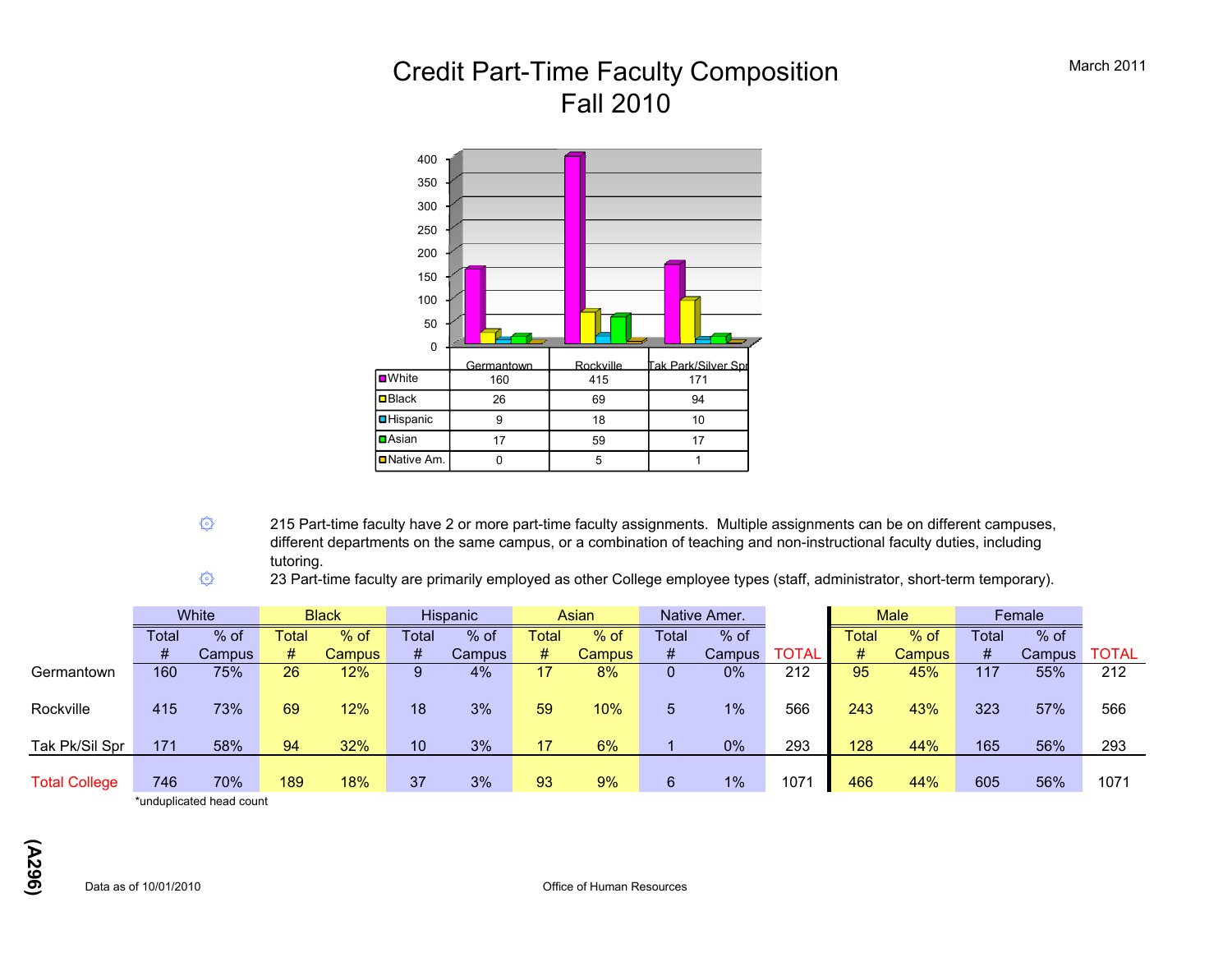Montgomery College

### **Administrative Staff**

■White **D**Black **D**Hispanic **□**Asian Nat.Am

#### **Administrative Staff Ethnicity Profile**



|      | <b>White</b> | <b>Black</b> | <b>Hispanic</b> | <b>Asian</b> | Nat.Am | <b>Total</b> | <b>Male</b> | Female |
|------|--------------|--------------|-----------------|--------------|--------|--------------|-------------|--------|
| 2006 | 49           | 22           |                 |              |        |              | 35          | 42     |
| 2007 | 51           | 19           |                 |              |        | 74           | 31          | 43     |
| 2008 | 51           | 20           |                 |              |        | 75           | 28          | 47     |
| 2009 | 55           | 23           |                 |              |        | 81           | 35          | 46     |
| 2010 | 56           | 20           |                 |              |        | 79           | 33          | 46     |

#### **\*** From 2006 to 2010, there has been approximately a 3% increase in administrative staff. This figure includes 7 employees on temporary assignments.

- **\*** The non-white administrative staff has decreased from 36% of the total in 2006 to 29% of the total in 2010.
- \* Female representation has increased from 55% in 2006 to 58% in 2010.
	- \* There were 6 administrative separations in 2010.

## **Administrative Staff Age and Years of Service in '10**

| Years of Service                                |                   |                |                |                |                |              |                 |       |          |                      |  |  |
|-------------------------------------------------|-------------------|----------------|----------------|----------------|----------------|--------------|-----------------|-------|----------|----------------------|--|--|
|                                                 |                   | Less           |                |                |                |              | 30              |       |          |                      |  |  |
|                                                 |                   | than 10        | $10 - 14$      | $15 - 19$      | $20 - 24$      |              | 25 - 29 or more | Total |          |                      |  |  |
|                                                 | < 36              | 2              |                |                |                |              |                 | 2     | $\star$  | 68% (54<br>have les  |  |  |
|                                                 | $36 - 40$         | 5              |                |                |                |              |                 | 5     |          | service.             |  |  |
| A<br>g<br>e                                     | $41 - 45$         | $\overline{2}$ | $\overline{2}$ | $\mathbf{1}$   |                |              |                 | 5     | *        | 16% (13<br>of servic |  |  |
| $\mathbf i$                                     | $46 - 50$         | 16             | 1              |                | $\overline{2}$ |              |                 | 19    | $\star$  | 15% (12              |  |  |
| $\sf n$                                         | $51 - 55$         | 1              | 5              | 1              | $\mathbf{3}$   | 1            | $\mathbf{1}$    | 12    | $\star$  | 39% (31              |  |  |
| $\begin{array}{c} 2 \\ 0 \\ 1 \\ 0 \end{array}$ | $56 - 60$         | 5              | 6              | $\pmb{0}$      |                | 3            | $\overline{2}$  | 16    |          | are betw<br>of age.  |  |  |
|                                                 | $61 - 65$         | 5              | $\overline{2}$ | $\mathbf{1}$   | $\overline{2}$ | $\mathbf{2}$ | $\overline{4}$  | 16    | $\star$  | 16% (13              |  |  |
|                                                 | 66 and<br>greater |                | $\overline{2}$ | $\overline{2}$ |                |              |                 | 4     |          | or more              |  |  |
| Total                                           |                   | 36             | 18             | 5              | $\overline{7}$ | 6            | $\overline{7}$  | 79    | $^\star$ | 25% (20<br>60 years  |  |  |

- 68% (54) of administrative staff have less than 15 years of
- 16% (13) have 25 or more years of service.
- 15% (12) are less than 46 years of age.
- \* 39% (31) of administrative staff are between 46 and 55 years of age.
- 16% (13) are over 55 and have 20 or more years of service.
- 25% (20) of administrative staff are over 60 years of age.

\*Years Of Service - Complete years of creditable service as of December 31, 2010.

May include early service in the Public School System.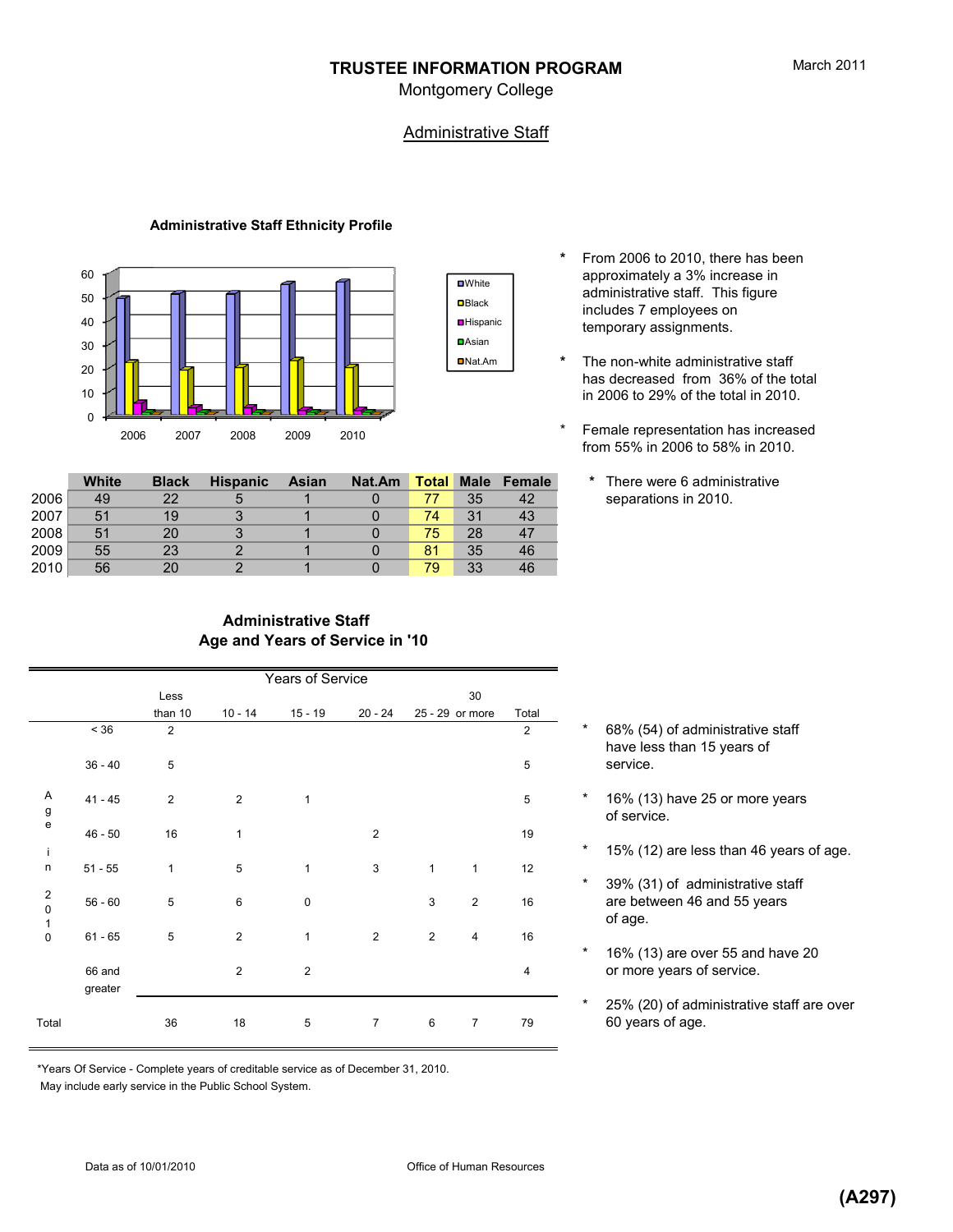# **Trustee Information Program** Montgomery College

## Group Insurance Information Fall 2010



#### **\*** Montgomery College offers:

#### **- Three Health Plan options**

- Indemnity/Preferred Provider Plan, Group Model HMO, HMO/Point of Service Plan
- The College contributes 75% of the total cost.

#### **- Two Dental Plan options**

- Indemnity/Preferred Provider Plan, Dental Maintenance Plan
- **\*** The College contributes 75% of the total cost.

#### **- Life, Accidental Death & Dismemberment, Long Term Disability Coverage**

**\*** The College contributes 75% of the total cost of each of the above.

#### **- Four Supplemental Retirement Annuities - 403(B)**

- TIAA/CREF, Aetna, Equitable, Valic
- Effective 1/1/2008, these plans became available to part-time faculty and short term temporaries.

#### **Two Deferred Compensation Plans - 457(F)**

- TIAA/CREF, Valic
- Employee may participate in both  $457(F)$  and  $403(B)$
- **Reimbursement Accounts**
	- Health/ Dependent Care/Parking/Mass Transportation Reimbursement Accounts
		- Funds withheld on a pre-tax basis to pay for unreimbursed medical, dependent care, mass transportation and parking expenses.
			- These funds are exempt from federal, state and FICA taxes.
- **Vision Care** and **Group Legal** coverage are available to employees who pay 100% of the total cost.